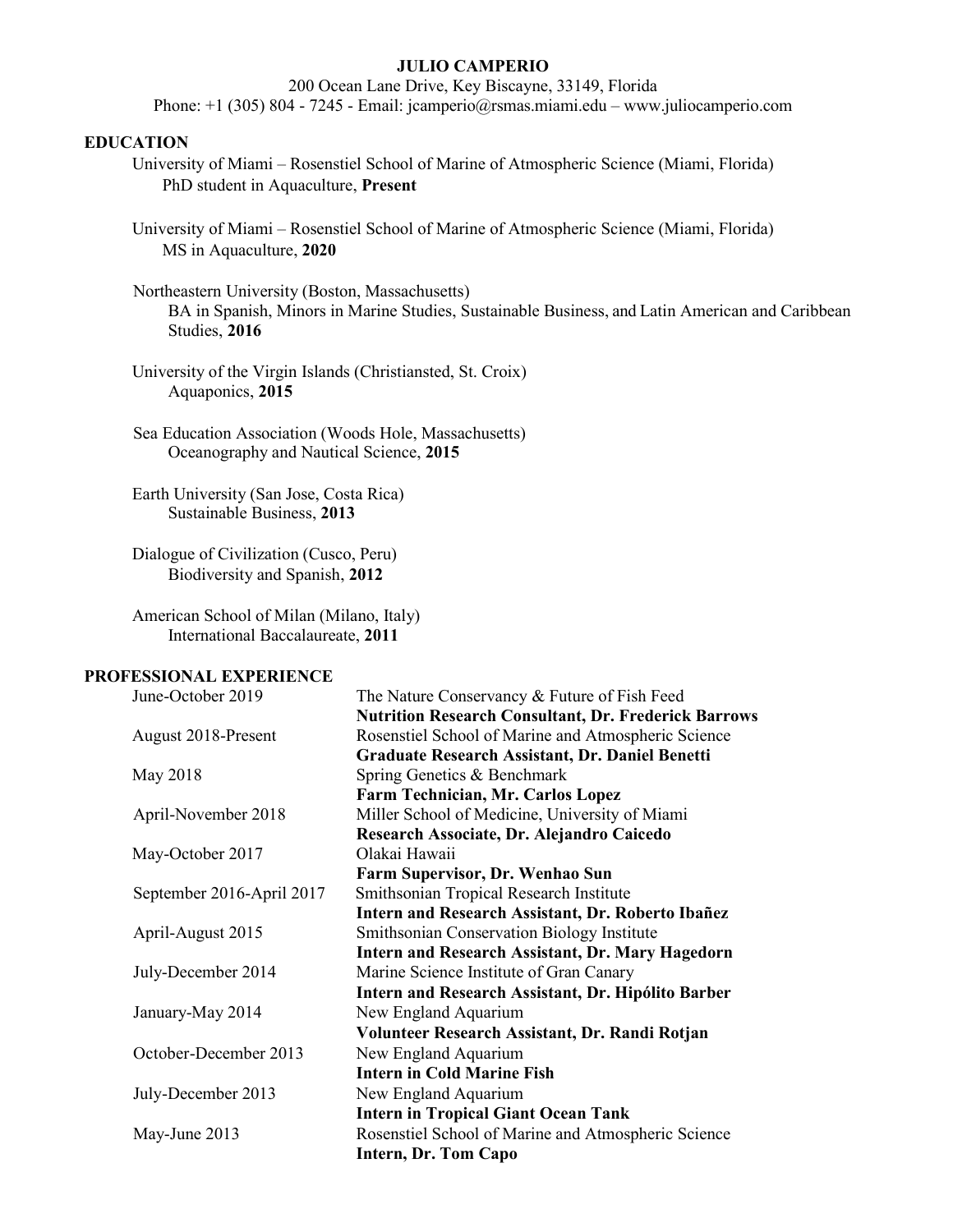#### **RESEARCH EXPERIENCE**

Palau National Aquaculture Center

Evaluate performance of novel diets on locally produced Rabbitfish. Primary Objective: Assess the overall performance of experimental diets utilizing plant-based meal instead of fishmeal. Secondary Objective: Develop a new fishmeal-free diet to replace the traditionally used milkfish feed and at the same time increase growth and reduce size variance of harvest.

Rosenstiel School of Marine and Atmospheric Science, University of Miami

Investigate alternative sources of protein to be included in feeds. Primary Objective: Assess the potential of insect meal (black soldier fly larvae) as a source of protein in aquaculture feeds for marine fish and shrimp. Secondary Objective: Understand how the nutritional value of insect meal can be affected by the feed source provided to the larvae.

Miller School of Medicine, University of Miami

Investigate the anatomy and physiology of the pancreatic islet to determine the effects of local vascular dysfunction on islet hormone secretion, glucose metabolism, and pathogenesis of diabetes. Primary Objective: Determine the Role of Pericyte in Pancreatic Islet Fibrosis.

Smithsonian Tropical Research Institute

Impacts of varying diets on development of spindly leg syndrome in captive bred harlequin tadpoles. Primary Objective: Determine effects of diet quantity. Secondary Objective: Determine effects of diet quality. Tertiary Objective: Determine effects of water composition.

Smithsonian Conservation Biology Institute

Impacts of bleaching on rice, mushroom, cauliflower and lobe coral reproduction. Primary Objective: Determine basic physiological parameters of sperm from bleached coral using computer assisted sperm analysis (CASA). Secondary Objective: Learn effects of varying cryoprotective agents on cryopreserved coral sperm and fresh eggs in regard to post thaw motility and fertilization rates.

## Marine Science Institute of Gran Canary

Determine impacts of varying diets on lipid and protein quantity of tilapia.

New England Aquarium

Determine temperature and symbiosis recovery potential in wounded northern star corals.

Rosenstiel School of Marine and Atmospheric Science

Determine impact of salinity on growth of red algae.

# **FIELD EXPERIENCE**

Koror, Palau, 2019

Stock growth assessment on farms and communication with farmers on new feed rates

Miami, Florida, 2019

Collection of reef and pelagic fish through fishing

Gamboa, Panama, 2016

Identification, handling, collection, and transportation of frogs

Kaneohe Bay, Hawaii, 2015

Collection and re-introduction of corals, hermit crab and small reef fish, data collection, coral sperm-egg collection, and small motorboat operator

Caribbean Sea, Puerto Rico to Grenada, 2015

Data collection and reef health assessment

New England, 2014

Coral and mucus collection

# **TEACHING EXPERIENCE**

| Spring 2020   | Aquaculture II Teacher Assistant                                       |
|---------------|------------------------------------------------------------------------|
|               | Instructed and mentored students on larval rearing of marine finfish   |
| May-June 2014 | Northeastern University Compost Initiative                             |
|               | Basics and introduction of worm composting to a wide range of audience |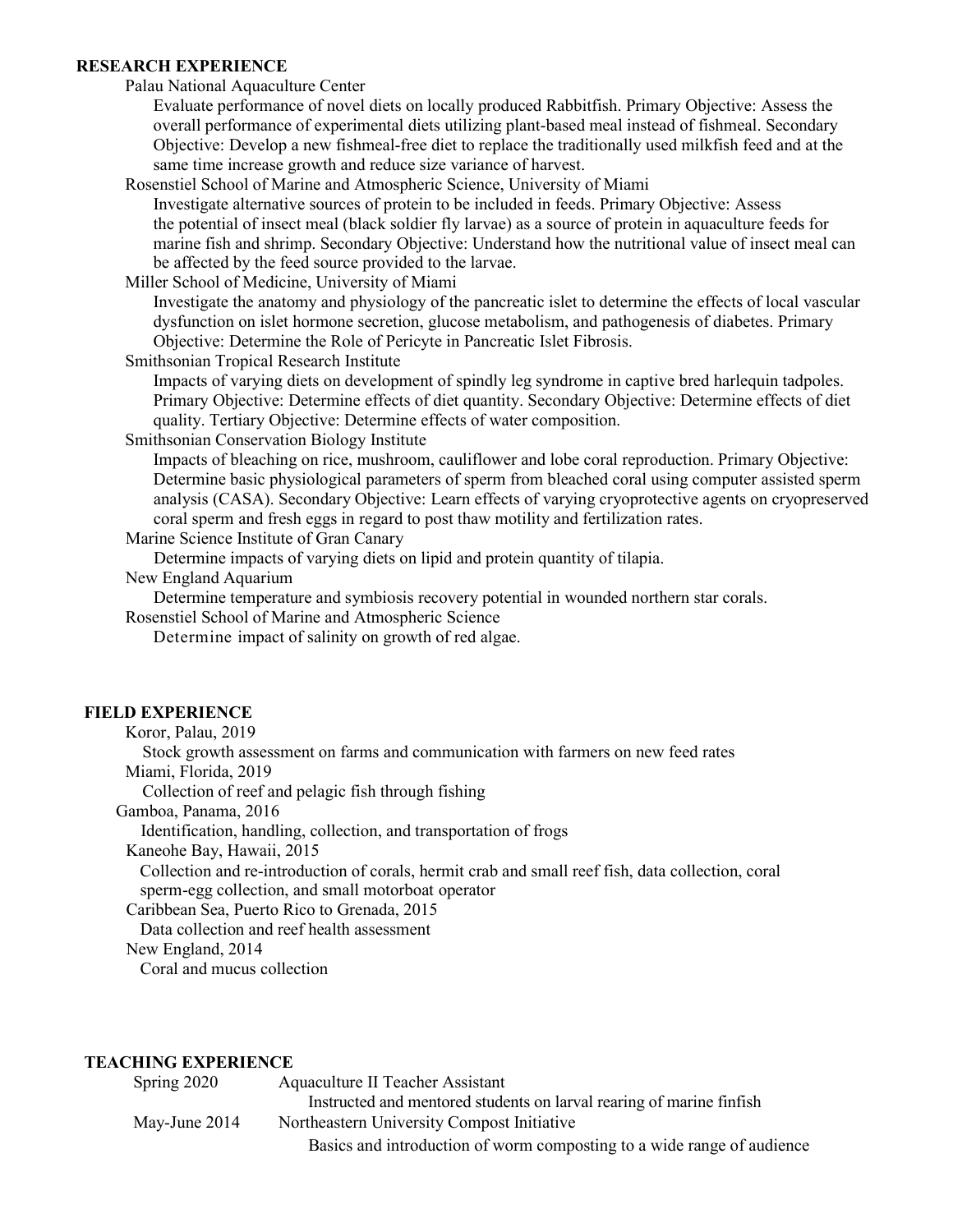### **PRESENTATIONS**

| April 2021    | The Nature Conservancy and Reef Resilience Network, Webinar<br>Presented section on potential environmental impacts and mitigation strategies<br>for marine costal aquaculture geared towards marine ecosystem managers who<br>want to learn more about aquaculture in their respective regions.                                                                                                                                      |
|---------------|---------------------------------------------------------------------------------------------------------------------------------------------------------------------------------------------------------------------------------------------------------------------------------------------------------------------------------------------------------------------------------------------------------------------------------------|
| November 2020 | German Association of Amphibian and Reptile Veterinarians, Webinar<br>Presented results of award-winning research conducted on the development of a<br>muscular and skeletal disorder which manifests in captive bred frogs.                                                                                                                                                                                                          |
| February 2020 | Aquaculture America 2020, Honolulu, HI<br>Gave two presentations at the 2020 World Aquaculture Society conference. First<br>one on the potential of utilizing black soldier fly larvae meal as fishmeal<br>replacement in aquafeeds, and an overview of research done on the topic on a<br>variety of species. Second one on the use of plant-based feeds to improve growth<br>and performance in locally farmed rabbitfish in Palau. |
| May 2019      | Florida Aquaculture Review Council, Bartlow, FL<br>Grant proposal to seek state funding for research on utilizing black soldier fly larvae<br>to recycle Florida's waste and produce a meal that can be included in aquaculture<br>feeds for fish and shrimp produced in the state.                                                                                                                                                   |
| August 2015   | Smithsonian Conservation Biology Institute, Oahu, HI<br>Comparison of the effectiveness of cryostraws and cryovials for the conservation<br>of coral embryos, and the bleaching of corals due to rising sea temperature of the<br>Kaneohe Bay.                                                                                                                                                                                        |
| Summer 2014   | Northeastern University and Dudley Community, Boston, MA<br>Introduction, processes, functionality, DIY, benefits and limitations of<br>vermicomposting to high school and college students and adults.                                                                                                                                                                                                                               |

# **AWARDS AND SCHOLARSHIPS**

| Spring 2020 | Dr. Frank-Mutschmann, Award, €1000                                                     |
|-------------|----------------------------------------------------------------------------------------|
|             | 1 <sup>st</sup> place award given by the German Association of Reptilian and Amphibian |
|             | Veterinarians for research conducted on the development of a muscular and              |
|             | skeletal disorder which manifests in captive bred frogs                                |
| Spring 2014 | D'Amore McKim Business School, Grant, \$200                                            |
|             | Build large worm composter for sustainable organic waste management and                |
|             | community engagement                                                                   |
| Spring 2014 | Presidential Global Scholarship, Scholarship, \$600                                    |
|             | Offset travel and living expenses for international internship                         |
|             |                                                                                        |

# **SKILLS**

*Languages*- fluent in English, Spanish and Italian

*Project management skills*- strong leadership and managerial skills, prioritizes and manages projects of various sizes and value, team builder, understands task prioritization and deadlines *Interpersonal skills*- performs well as a team member or leader, contributes knowledge and

motivation to the team, can manage change within an organization project

*Management style* - manages with respect and positive attitude, recalls objectives and deadlines to team members to keep projects on track, can grow and sustain a high-performance team

*Presentation skills*- effectively develops verbal presentations to all audiences

- *Computer skills* proficient in software tools for projects, such as Microsoft Office, custom MAT software, Adobe Photoshop, GIS, ImageJ, Prism, SketchUp, R, drone pilot
- *Advanced instrumentation skills* hemocytometer, 600 ºC digester, homogenizer, cryopreservation, centrifugation, zooxanthellae extraction, titration, liquid nitrogen, PAM, PAR, HACH and YSI

*Basic instrumentation skills*: map reading, GPS, diamond-head chisel, staining, solution preparation, pH meter, ammonia-nitrite-nitrate meter, weighing, media preparation, data collection, scintillation vials, HOBO Loggers, thermometer, dissolved oxygen meter, calipers, power tools, refractometer, use of bleach and Virkon, pumps and filter systems